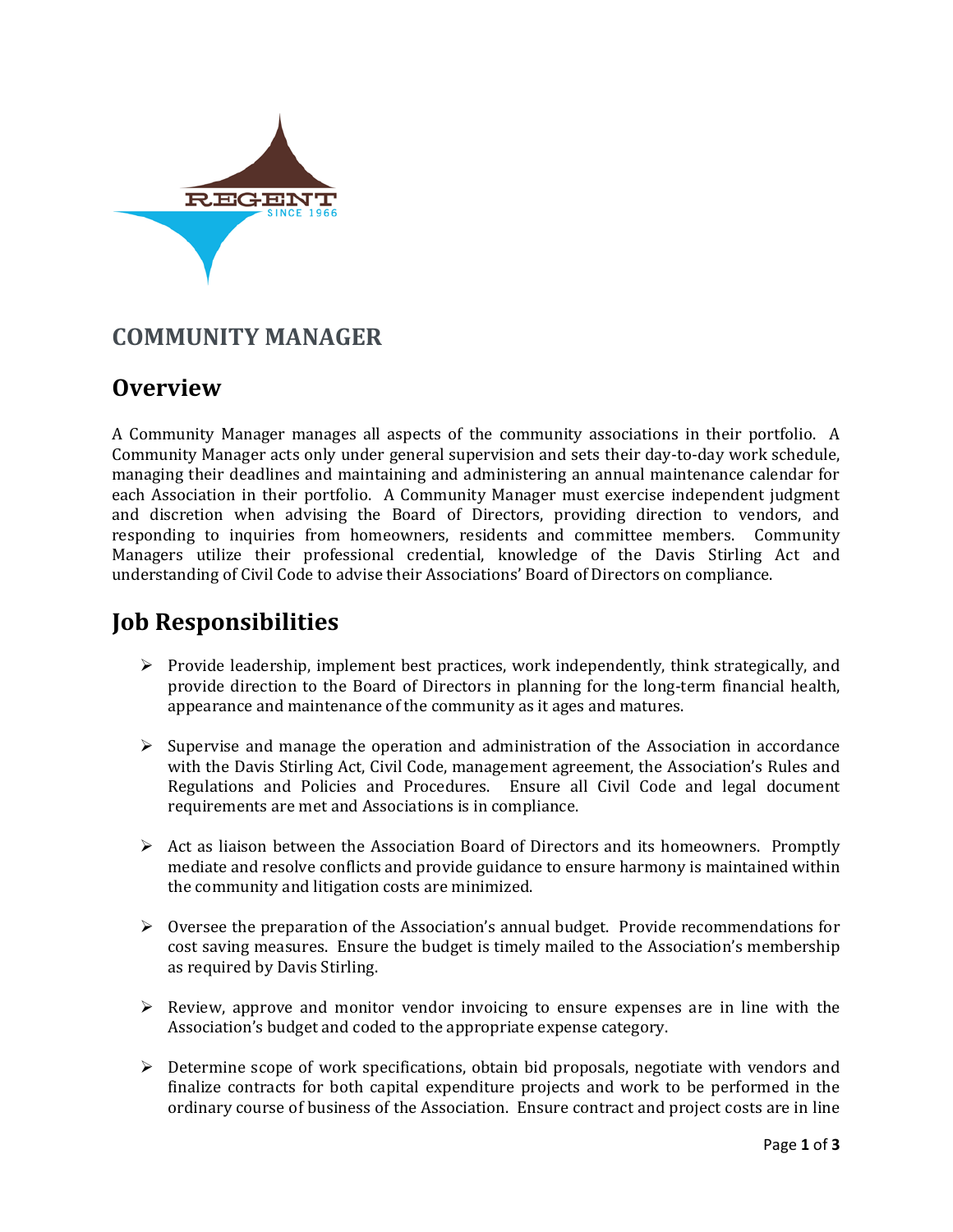with the Association's annual budget. Analyze data, prepare summary and make recommendations to the Board of Directors.

- $\triangleright$  Provide oversight and direction to vendors as necessary to ensure work performed is in accordance with agreed upon specifications and standards and within the project and Association's budget.
- $\triangleright$  Monitor the Association's homeowner delinguency. Ensure collection process is followed in accordance with Davis Stirling and the Association's Collection Policy.
- $\triangleright$  Organize and attend regular Board of Director and Association meetings. Prepare Agendas, ensure quorum requirements are met, and provide all necessary paperwork to ensure a successful meeting.
- $\triangleright$  Resolve and coordinate all emergency situations (i.e. plumbing and irrigation floods, gas leaks and electrical outages, parking issues, etc.) in a timely manner to mitigate damage and manage insurance issues.
- $\triangleright$  Ensure landscape and maintenance matters are handled timely, within budget and to the Board's satisfaction.
- $\triangleright$  Conduct regular compliance inspections of the communities. Send appropriate notices to homeowners who are in violation of the Association's Rules and Regulations and governing documents. Ensure all violations are cured or arrange appropriate follow up actions.
- $\triangleright$  Develop, document and implement processes for key distribution, parking passes and clubhouse reservations.
- $\triangleright$  Monitor and manage the insurance policies maintained by the Association to ensure best cost and no policy lapses.
- $\triangleright$  Maintain all Association files and records.
- $\triangleright$  Attend educational courses and seminars required to maintain CACM or CAI certification.

#### **Qualifications**

- $\triangleright$  Ability to provide sound guidance to Board Members regarding compliance with applicable laws and policies and procedures.
- $\triangleright$  A working knowledge of the Davis Stirling Act and applicable Civil Code.
- $\triangleright$  Effective and high level time management and organizational skills, with the ability to work independently.
- $\triangleright$  Excellent communication skills, both oral and written. Ability to independently draft effective letters, meeting minutes, and notices for posting in the community. Ability to make presentations in front of a large audience.